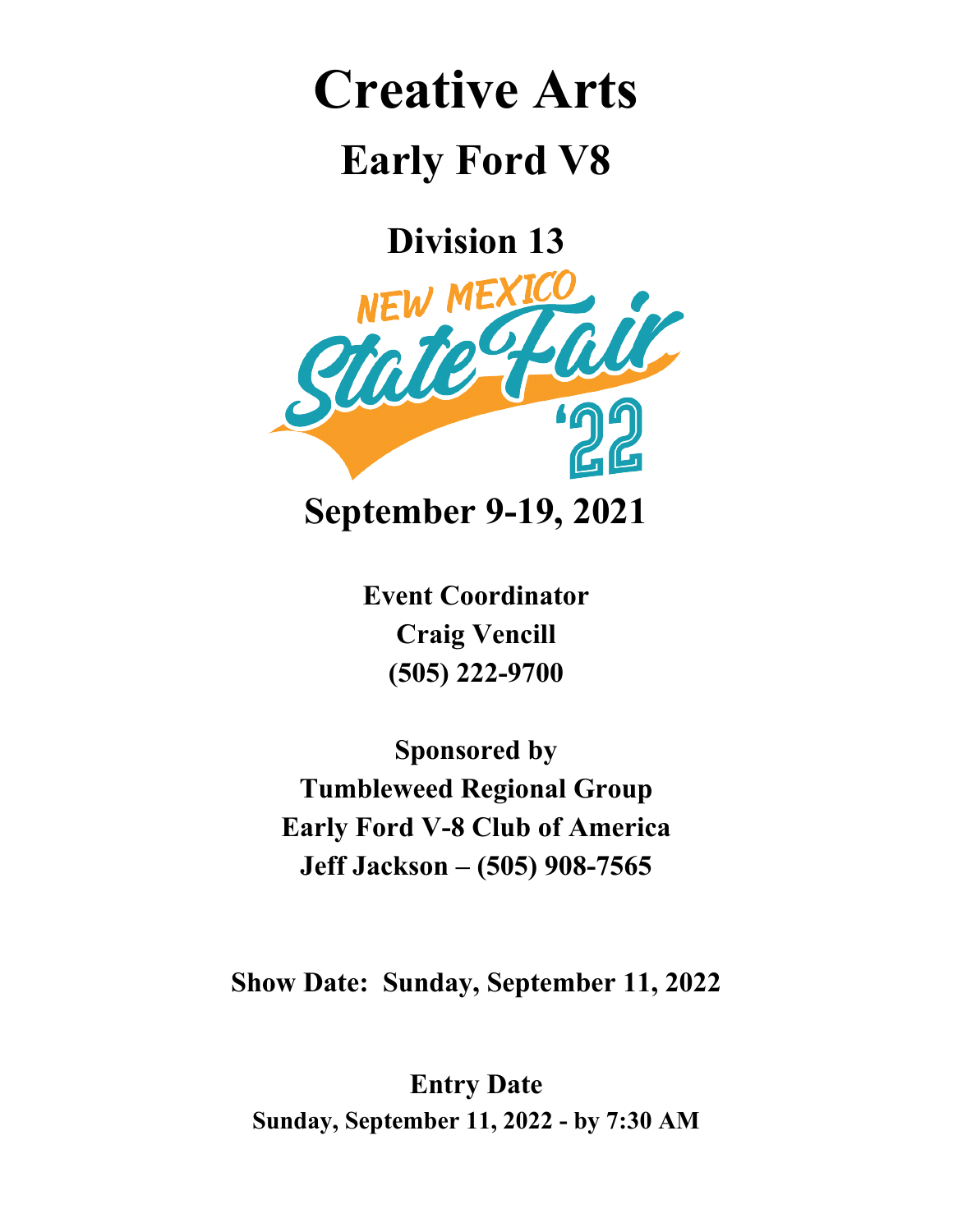#### **Special Rules**

- 1. Cars will be positioned by year and proceed to the Fairgrounds as a group through Gate #3, **No Exceptions**. Cars must be set up by 9:00 AM!
- 2. Registration will be on Main Street at 8:00 AM.
- 3. Cars will be on exhibit from 10:00 AM until 3:00 PM, Exit Time 3:00 PM through Gate #6 as directed by State Fair officials.
- 4. Vehicles are not allowed to be displayed on grass areas.
- 5. Entry is open to all New Mexico Ford Motor Company vehicles from 1932 to 1953.
- 6. Participants are encouraged to enter original unrestored and partially or completely restored Ford, Mercury or Lincoln cars, trucks, and tractors.
- 7. Exhibitor recognizes that marketing of the Fair and its grounds requires use of photography and video. Exhibitor hereby expressly grants to the Fair the irrevocable, assignable right and license to take, use and publish exhibitor images and property without the need for any other approval. Exhibitor also releases the Fair, its agents or assigns, from all claims related to the licenses that have been granted in this release.
- 8. Ribbons will be awarded.
- 9. As a participant, volunteer, or attendee, you recognize that your participation, involvement and/or attendance at any Fair event or activity includes possible exposure to and illness from infectious diseases including but not limited to COVID-19. While particular rules and personal discipline may reduce this risk, the risk of serious illness and death does exist and that you knowingly and freely assume all such risks related to illness and infectious diseases, such as COVID-19, even if arising from the negligence or fault of the Released Parties.